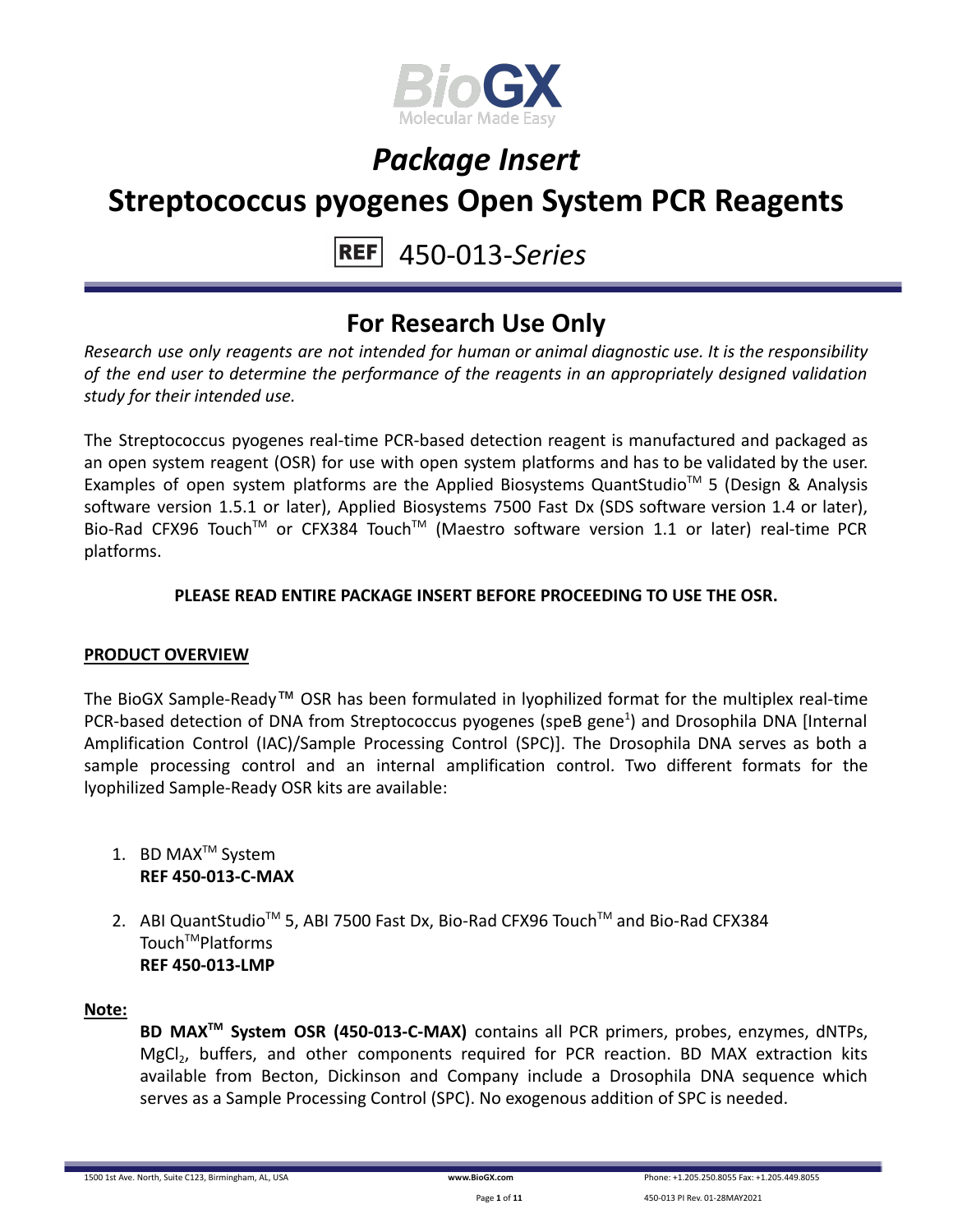

### **Streptococcus pyogenes Open System PCR Reagents**

450-013-*Series*

**OSR for ABI and Bio-Rad Platforms (450-013-LMP)** contain all PCR primers, probes, enzymes, dNTPs, MgCl<sub>2</sub>, buffers, and other components required for the PCR reaction. Drosophila DNA sequence is included in the OSR master mix and serves as Internal Amplification Control (IAC). No exogenous addition of SPC is needed.

### **PACKAGE CONTENTS**

**BioGX REF:** 450-013-C-MAX **Platform(s):** BD MAX<sup>™</sup> System

Each 24-reaction package contains two pouches:

- 1. First pouch contains 24 sealed BD MAX<sup>™</sup> tubes of BioGX lyophilized Sample-Ready<sup>™</sup> OSR, each tube sufficient for a 12.5 µL PCR reaction.
- 2. Second pouch contains 24 sealed BD MAX<sup>™</sup> tubes, each containing 25  $\mu$ L of OSR-specific BioGX Rehydration Buffer.

### **BioGX REF:** 450-013-LMP

Platform(s): ABI QuantStudio<sup>™</sup> 5, ABI 7500 Fast Dx, Bio-Rad CFX96 Touch<sup>™</sup> and Bio-Rad CFX384  $T$ ouch $T$ <sup>M</sup>

Each 64-reaction package consists of one pouch:

1. The pouch contains 2 x 8-tube strips. Each tube contains BioGX lyophilized Sample-Ready<sup>™</sup> OSR sufficient for 4 x 15 µL PCR reactions.

Note: 8-tube strips containing reagents ARE NOT compatible with ABI QuantStudio<sup>™</sup> 5, ABI 7500 Fast Dx, Bio-Rad CFX96 Touch™ and Bio-Rad CFX384 Touch™ instruments.

### **EQUIPMENT AND MATERIALS REQUIRED BUT NOT PROVIDED**

- Lyophilized Positive Control Template DNA Beads  $(10^5 \text{ copies/head})$ 
	- BioGX Streptococcus pyogenes (Part number 720-0051)
- BioGX Molecular Grade Water or equivalent
	- BioGX Rehydration Water (Part number: 800-0035-12)
- BD MAX ™ ExK ™ DNA-3 (US BD catalog no. 442821/ International BD catalog no. 442822)
- BD MAX ™ PCR Cartridges (US and International BD catalog no. 437519)
- Vortex Genie 2 Vortexer (VWR catalog no. 58815-234) or equivalent
- Disposable nitrile gloves
- Applied Biosystems QuantStudio 5 (0.2 mL) consumables.
	- Thermo Fisher optical 8-tube strip (catalog no. 4316567)
	- Thermo Fisher ultra-clear optical caps, strips of 8 (catalog no. AB-0866)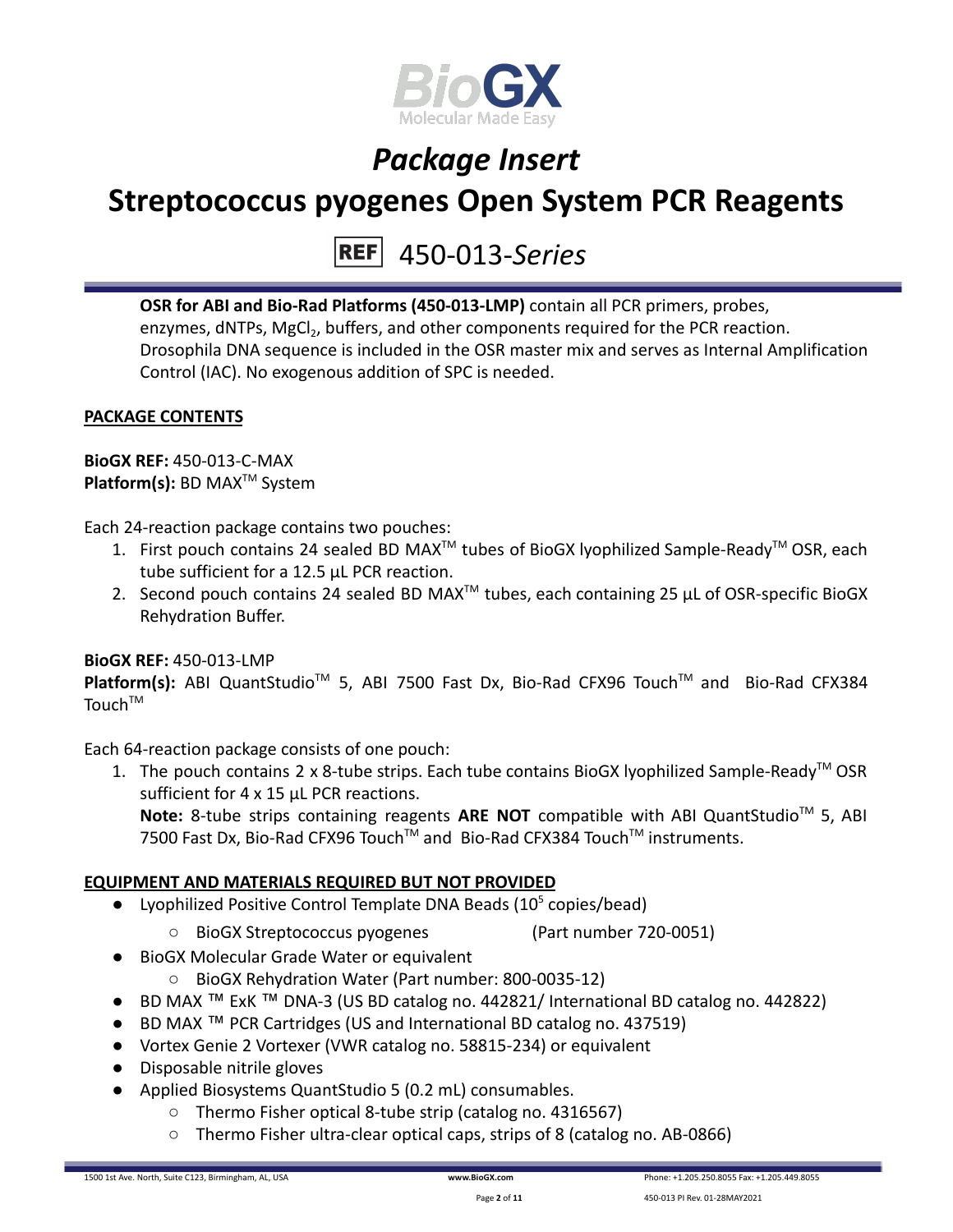

### **Streptococcus pyogenes Open System PCR Reagents**

450-013-*Series* **REF** 

- Thermo Fisher 96-well optical clear reaction plates (catalog no. A36924)
- Thermo Fisher 96-well qPCR plate seals (catalog no. AB-1170)
- Applied Biosystems 7500 Fast Dx (0.1 mL) consumables.
	- Thermo Fisher optical 8-tube strip (catalog no. 4358293)
	- Thermo Fisher ultra-clear optical caps, strips of 8 (catalog no. 4323032)
	- Thermo Fisher 96-well optical reaction plates (catalog no. 4346906)
	- Thermo Fisher 96-well qPCR plate seals (catalog no. 4311971)
- Bio-Rad CFX96 Touch consumables.
	- Bio-Rad 8-tube PCR strips without caps (catalog no. TLS0851)
	- Bio-Rad Optical flat 8-cap strips for PCR tubes (catalog no. TCS0803)
	- Bio-Rad 96-well plates (catalog no. HSP9655)
	- Bio-Rad 96-well plate sealing film, optical (catalog no. MSB1001)
- Bio-Rad CFX384 Touch consumables.
	- Bio-Rad 384-well plates (catalog no. HSP3905)
	- Bio-Rad 384-well plate sealing film, optical (catalog no. MSB1001)

### **WARNINGS AND PRECAUTIONS**

- For research use only. Not intended for human or animal diagnostics use.
- If handling biological samples, including used Extraction Kits and PCR Cartridges, treat as if capable of transmitting infectious agents in accordance with safe laboratory procedures such as those described in CLSI Document M29 $2$  and in Biosafety in Microbiological and Biomedical Laboratories<sup>3</sup>.
- BioGX REF: 450-013-C-MAX has been quality control tested only with the BD Open System Extraction Kits on the BD MAX<sup>™</sup> System.
- BioGX REF: 450-013-LMP has been quality control tested only with the ABI QuantStudio<sup>™</sup> 5, ABI 7500 Fast Dx, Bio-Rad CFX96 Touch™ and Bio-Rad CFX384 Touch<sup>™</sup> real-time PCR platforms.
- Do not use the reagents if the protective pouches are open or torn upon arrival.
- Close reagent protective pouches promptly with the zip seal after each use. Remove any excess air in the pouches prior to sealing and store at 2-8 °C.
- Do not remove desiccant from the PCR master mix pouches.
- Do not use Sample-Ready**TM** master mix if the desiccant is not present or is broken inside the Sample-Ready**TM** master mix pouches.
- Do not use reagent tubes if the foil seal has been opened or damaged.
- Do not mix reagents from different pouches and/or kits and/or lots.
- Do not use expired reagents and/or materials.

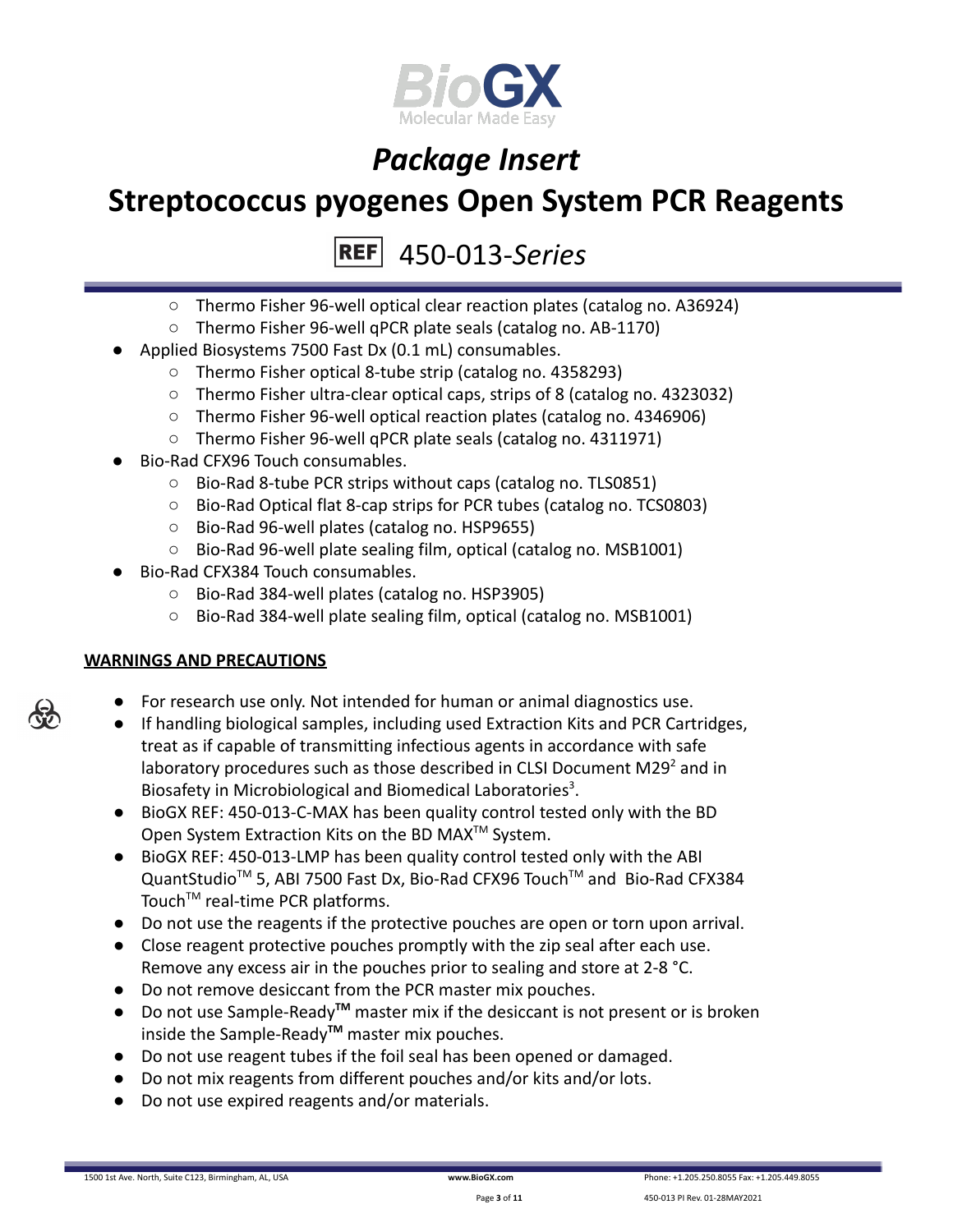

### **Streptococcus pyogenes Open System PCR Reagents**

450-013-*Series*

- Refer to BD MAX<sup>™</sup> ExK<sup>™</sup> DNA-3 Extraction Kit Instructions or to other respective nucleic acid extraction kits manufacturers' instructions for information about proper handling, cautions, and proper waste disposal.
- Do not mix septum caps between Sample Buffer Tubes or re-use septum caps as contamination may occur and compromise test results.
- Check BD Unitized Reagent Strips for proper liquid fills (ensure that the liquids are at the bottom of the tubes).
- Do not pipette by mouth.

 $\mathbf i$   $\mathbf i$ 

- Do not smoke, drink, or eat in areas where samples or kits are being handled.
- Dispose of unused reagents and waste in accordance with country, federal, provincial, state, and local regulations.
- Use clean gloves when handling extraction kit components and PCR reagents and buffer tubes.

### **STORAGE REQUIREMENTS AND RECOMMENDATIONS**



Product ships at ambient temperature, but BioGX recommends long-term storage at 2-25°C. Reagents have been tested to demonstrate optimal performance when stored properly and consumed by the Manufacturer Recommended Use By Date. The end user may opt to extend the useful life for Research Use Only reagents upon completing their own performance validations. BioGX's guarantee of reagent integrity does not extend beyond the Manufacturer Recommended Use By Date when stored properly. Avoid exposing the reagents (lyophilized or rehydrated) to direct sunlight or long-term ambient lighting. Tightly reseal the pouch with unused reactions and immediately return to a refrigerator after opening. To mitigate reagent performance degradation from exposure to moisture, BioGX suggests using the entire contents of the opened pouch within 2 months; however, the user may choose to verify an extended working time > 2 months by performance testing with positive controls and an examination of the sample preparation control target.

### **SAMPLE TYPES UTILIZED FOR QUALITY CONTROL TESTING**

-Swab samples collected in Copan Universal Transport Media (UTM $^{\circledR}$ ) or Copan ESwab<sup>TM</sup>

1500 1st Ave. North, Suite C123, Birmingham, AL, USA **[www.BioGX.com](http://www.biogx.com/eu)** Phone: +1.205.250.8055 Fax: +1.205.449.8055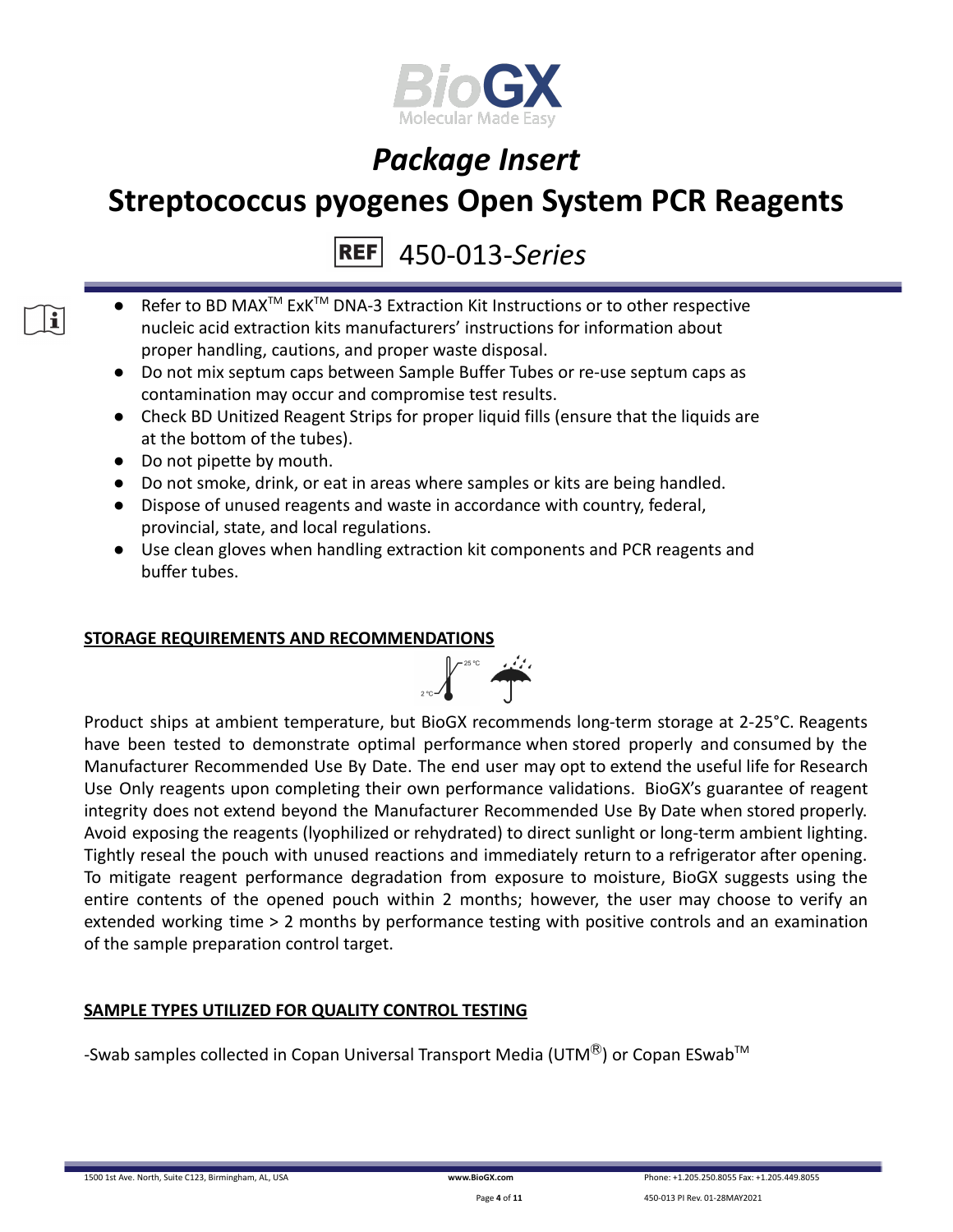

### **Streptococcus pyogenes Open System PCR Reagents**

450-013-*Series*

#### **REAGENT OPTICAL CONFIGURATION**

### **Table 1A.** Optical Channel Configuration for REF 450-013-C-MAX.

| <b>Optical Channel</b><br>(Fluorophore Equivalent) | <b>Target</b>          |
|----------------------------------------------------|------------------------|
| <b>FAM</b>                                         | Unused                 |
| <b>HEX</b>                                         | Streptococcus pyogenes |
| Texas Red                                          | Unused                 |
| Cy <sub>5</sub>                                    | Unused                 |
| Cy5.5                                              | <b>SPC</b>             |

### **Table 1B.** Optical Channel Configuration for REF 450-013-LMP.

| <b>Optical Channel</b><br>(Fluorophore Equivalent) | <b>Target</b>          |
|----------------------------------------------------|------------------------|
| <b>FAM</b>                                         | Unused                 |
| <b>HEX</b>                                         | Streptococcus pyogenes |
| <b>Texas Red</b>                                   | Unused                 |
| Cy <sub>5</sub>                                    | IAC                    |
| Cy5.5                                              | Unused                 |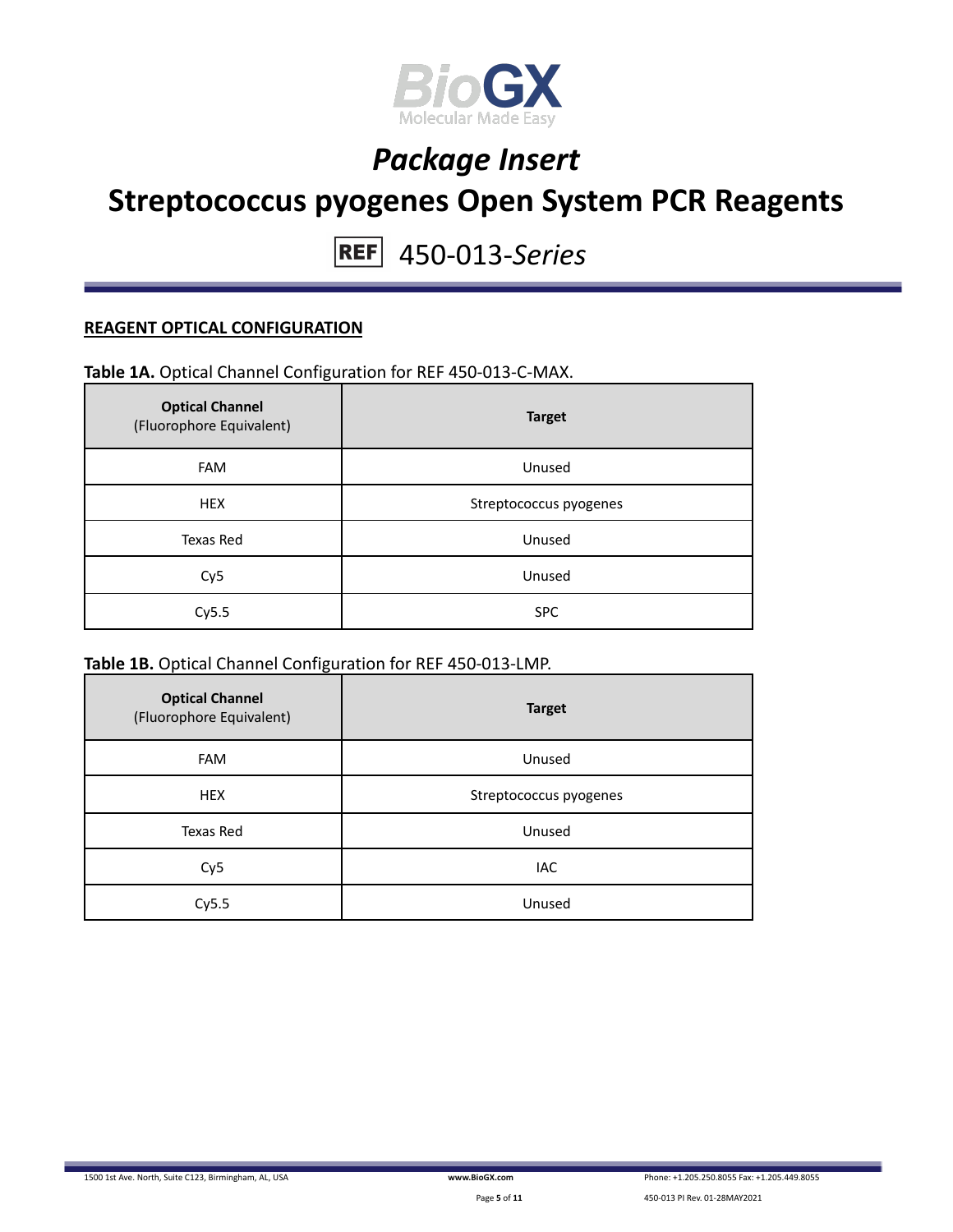

### **Streptococcus pyogenes Open System PCR Reagents**

450-013-*Series* **REF** 

#### **QUALITY CONTROL AND EXTRACTION TESTING PARAMETERS**

### **BD MAXTM System (BioGX REF: 450-013-C-MAX)**

As a starting point, users can import and install the Electronic User Defined Protocol (eUDP) that utilizes ExK DNA-3 extraction kits onto the BD MAX<sup>™</sup>. BioGX's most current eUDP utilized for quality control of this product can be obtained by sending an email to [TS@biogx.com](mailto:TS@biogx.com). Please refer to the BD MAX<sup>TM</sup> user manual<sup>4</sup> for uploading instructions**.**

#### **ABI and Bio-Rad Platforms (BioGX REF: 450-013-LMP)**

As a starting point, users can import and install a PCR run file onto:

- 1. Applied Biosystems QuantStudio<sup>™</sup> 5 (Design & Analysis software version 1.5.1 or later)
- 2. ABI 7500 Fast Dx (SDS software version 1.4 or later)
- 3. Bio-Rad CFX96 Touch<sup>™</sup> (Maestro software version 1.1 or later)
- 4. Bio-Rad CFX384 Touch™ (Maestro software version 1.1 or later)

BioGX's most current ABI QuantStudio<sup>™</sup> 5, ABI 7500 Fast Dx, Bio-Rad CFX96 Touch™, and Bio-Rad CFX384 Touch™ PCR run files utilized for quality control of this product can be obtained by sending an email to **[TS@biogx.com.](mailto:TS@biogx.com)** Please refer to the Applied Biosystems QuantStudio<sup>™</sup> 5 user manual<sup>5</sup> for uploading instructions. Please refer to the ABI 7500 Fast Dx user manual<sup>6</sup> for uploading instructions. Please refer to the Bio-Rad CFX96 Touch<sup>™</sup> user manual<sup>7</sup> for uploading instructions. Please refer to the Bio-Rad CFX384 Touch<sup>™</sup> user manual<sup>7</sup> for uploading instructions.

### **SAMPLE VOLUMES UTILIZED DURING QUALITY CONTROL TESTING**

The end user may choose to validate a different pretreatment method or volume of sample to load other than the sample processing used by BioGX for QC testing as outlined below.

### **Swab sample (3 mL Copan Universal Transport Media (UTM**Ⓡ**))**

### **BD MAXTM System**

Thoroughly vortex the sample prior to addition to the Sample Buffer Tube (SBT). Pipette 100 μL of sample into the SBT, aseptically place the BD<sup>TM</sup> septum cap on each SBT. Pulse vortex the SBT for 1-3 seconds, and load the SBT into the extraction tray.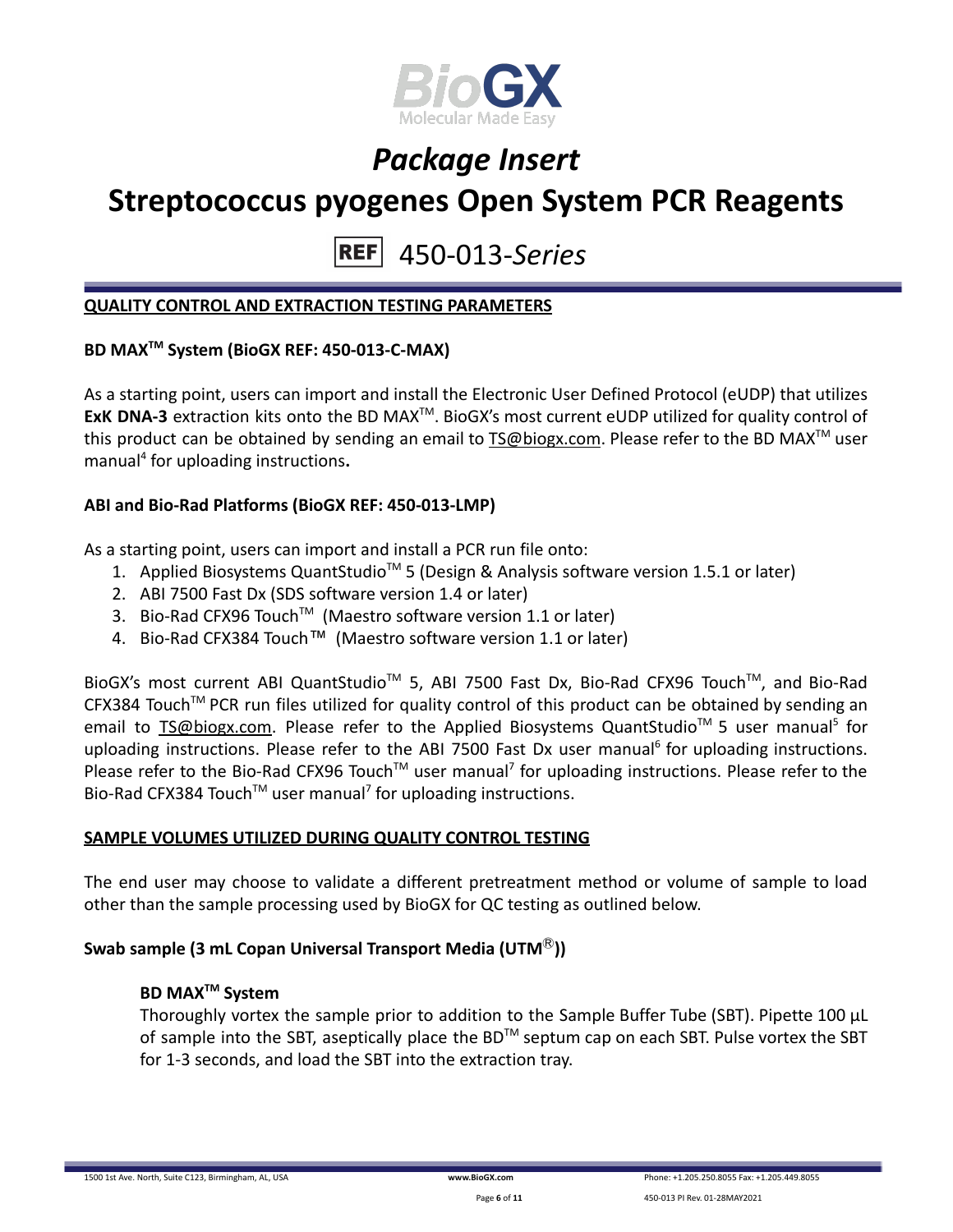

### **Streptococcus pyogenes Open System PCR Reagents**

### 450-013-*Series*

### **ABI and Bio-Rad Platforms (validated magnetic bead or silica column extraction kits)**

Thoroughly vortex the sample prior to processing. Follow manufacturer recommendations for extraction of appropriate sample volume. Transfer 5 μL to purified nucleic acid to master mix as described in Section: *BioGX Quality Control Test Setup Procedure for ABI and Bio-Rad Platforms.*

### **Swab sample (1 mL Copan Universal Transport Media (UTM**Ⓡ**) or Copan ESwabTM )**

### **BD MAXTM System**

Thoroughly vortex the sample prior to addition to the Sample Buffer Tube (SBT). Pipette 50 μL of sample into the SBT, aseptically place the BD<sup>™</sup> septum cap on each SBT. Pulse vortex the SBT for 1-3 seconds, and load the SBT into the extraction tray.

#### **ABI and Bio-Rad Platforms (validated magnetic bead or silica column extraction kits)**

Thoroughly vortex the sample prior to processing. Follow manufacturer recommendations for extraction of appropriate sample volume. Transfer 5 μL to purified nucleic acid to master mix as described in Section: *BioGX Quality Control Test Setup Procedure for ABI and Bio-Rad Platforms.*

### **BioGX QUALITY CONTROL TEST SETUP PROCEDURE**

### **BD MAXTM System Quality Control Test Setup**

#### **Loading a Sample Buffer Tube (SBT)**

- 1. Add the appropriate sample volume to each SBT.
- 2. Aseptically place  $BD^{TM}$  septum cap on each SBT.
- 3. Vortex the SBT for 1-3 seconds.
- 4. Load the SBT into the extraction tray.

**WEAR NITRILE GLOVES WHEN HANDLING LYOPHILIZED REAGENTS TO REDUCE THE GENERATION OF STATIC CHARGES. DO NOT USE LATEX GLOVES.**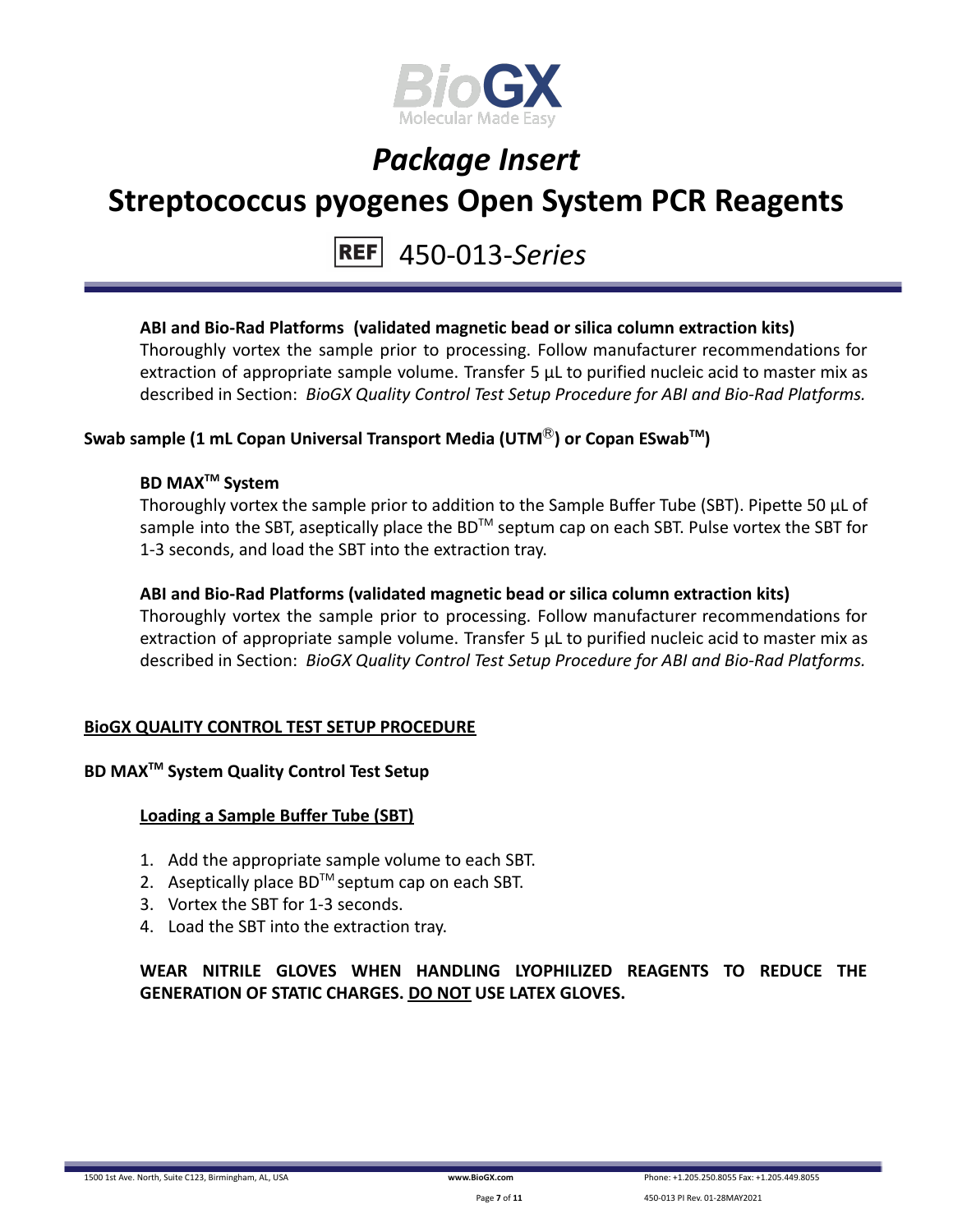

### **Streptococcus pyogenes Open System PCR Reagents**

450-013-*Series* **REF** 

#### **Assembly of BD MAX Extraction Strips and BioGX Reagents**

- 1. Choose the appropriate BD MAX<sup>TM</sup> extraction kit (see above). DO NOT use BD MAX<sup>TM</sup> master mix or the blank 0.3 mL conical tubes that come with the extraction kit.
- 2. Load the selected extraction cartridges into the extraction tray, 1 per sample to be tested.
- 3. Snap one BD MAX<sup>™</sup> ExK<sup>™</sup> DNA Extraction tube into snap-in position 1 (Snap-1) of each extraction strip (**Figure 1**).
- 4. Snap one BioGX Sample-Ready™ lyophilized reagent tube into position 2 (Snap-2) of each extraction strip. Check to make sure the lyophilized cake is at the bottom of the tube prior to inserting into the strip. The funnel-shaped cake may be in any orientation  $(v, >, \land, <)$ .
- 5. Snap one BioGX Rehydration Buffer tube into position 3 (Snap-3) of each extraction strip. Check to make sure the buffer is at the bottom of the tube prior to inserting into the strip. Position 4 (Snap-4) will remain empty.
- 6. Lift the tray and briefly examine the bottom of each strip to ensure all reagents are at the bottom of each tube and bubbles are not present in Extraction buffer reservoirs.
- 7. Proceed with worklist generation and sample loading per BD MAX $^{TM}$  operating instructions. Select the appropriate User Defined Protocol (UDP). Load the extraction tray and, if necessary, a new PCR card into the instrument, close the door, and click "Start Run."
- 8. Analyze the results by opening the completed run file in the "Results" tab.



### BD MAX ExK™ 4-Snap Unitized Reagent Strip

**Single Master Mix Type 4 Setup** 

**Figure 1.** Diagram of BD MAX**TM** ExK**TM** 4-snap Unitized Reagent Strips.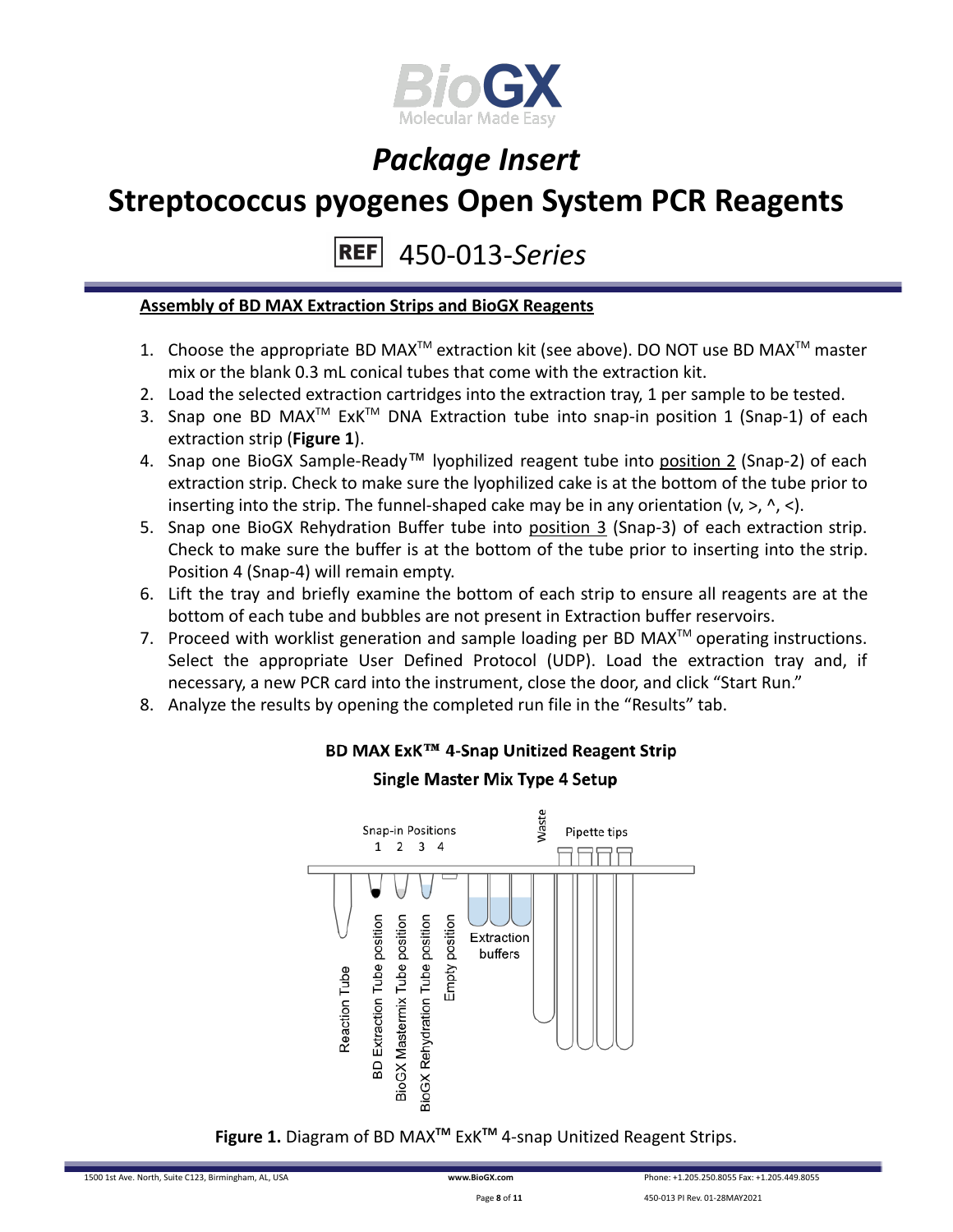

### **Streptococcus pyogenes Open System PCR Reagents**

450-013-*Series*

#### **Important Note**

Always first insert all Snap-1 tubes, then all Snap-2 tubes, then all Snap-3 tubes. The Snap 4 position will remain empty unless the user has set up the reagent to run in dual master mix mode. Approximately 25 µL of extracted nucleic acid remains in the position 3 tube after extraction. This may be removed and saved for further analyses after the run has been completed.

#### **ABI and Bio-Rad Platforms Quality Control Test Setup**

### **WEAR NITRILE GLOVES WHEN HANDLING LYOPHILIZED REAGENTS TO REDUCE THE GENERATION OF STATIC CHARGES. DO NOT USE LATEX GLOVES.**

#### **Assembly of BioGX Reagents**

1. Prepare the appropriate number of 8-tube PCR strips, 96-well or 384-well PCR plates.

2. Transfer 40 μL of molecular grade water to one vial of lyophilized BioGX reagents. The rehydrated master mix is more than sufficient for 4 samples to be tested.

Note: 8-tube strips containing reagents ARE NOT compatible with ABI QuantStudio<sup>™</sup> 5, ABI 7500 Fast Dx, Bio-Rad CFX96 Touch™ and Bio-Rad CFX384 Touch™ Platforms. Rehydrated master mix must be transferred to 8-tube PCR strips, 96-well or 384-well PCR plates compatible with appropriate instruments.

3. Mix by gently pipetting up and down. (IMPORTANT: Keep rehydrated master mix in a cold block or on ice if setup cannot not be completed within 20 minutes. If the rehydrated master mix cannot be used immediately, it can be capped and stored up to 24 hours at 2-8°C, protected from light).

4. Transfer 10 μL of rehydrated master mix to the bottom of 4 empty wells.

- 5. To each well containing 10 μL of rehydrated master mix, add 5 μL of extracted sample.
- 6. Affix the appropriate optical caps or optical plate seals.

7. Pulse spin the sealed PCR plate or tube to mix and bring liquid to the bottom.

8. Load 8-tube PCR strips or 96-well PCR plates into the real-time PCR platform and start the run. Avoid unnecessary delay once tubes/plates are loaded into the real-time PCR instrument.

#### **ASSAY PERFORMANCE**

All BioGX Research Use Only products are designed to detect 20 copies or less of the target nucleic acid per reaction.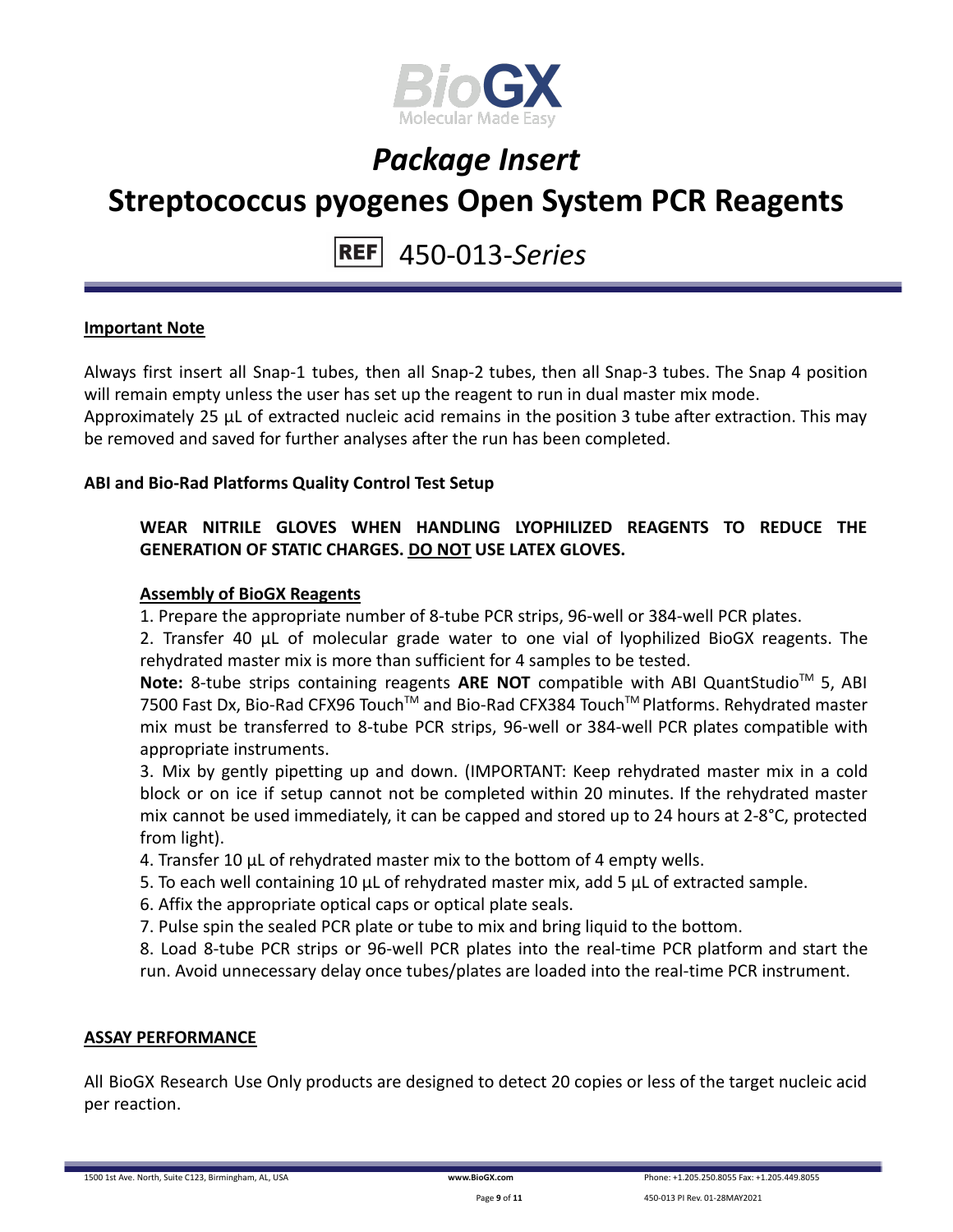

### *Package Insert* **Streptococcus pyogenes Open System PCR Reagents**

### 450-013-*Series*

#### **INTERPRETATION OF RESULTS**

#### **Table 2.** Multiplex PCR Results Interpretation for 450-013-*Series*.

| <b>Streptococcus</b><br>pyogenes | <b>IAC or SPC</b> | Interpretation                  |
|----------------------------------|-------------------|---------------------------------|
| +                                | +/-               | Streptococcus pyogenes POSITIVE |
| -                                | +                 | Streptococcus pyogenes NEGATIVE |
| -                                |                   | Unresolved*                     |

\*Failed PCR due to inhibition, reagent failure or incorrect assembly of PCR reaction.

#### **REFERENCES**

- 1. Bessen DE et. al., "Molecular epidemiology and genomics of group A Streptococcus", Infection, Genetics and Evolution 33 (2015) 393-418.
- 2. Clinical and Laboratory Standards Institute. Protection of laboratory workers from occupationally acquired infections; Approved Guideline. Document M29 (Refer to the latest edition).
- 3. Centers for Disease Control and Prevention and National Institutes of Health. Biosafety in Microbiological and Biomedical Laboratories. Choosewood L.C. and Wilson D.E. (eds) (2009). HHS Publication No. (CDC) 21-1112.
- 4. BD MAX TM System User's Manual (refer to the latest revision) BD Life Sciences, Sparks, Maryland 21152 USA.
- 5. QuantStudioTM Design and Analysis software User Guide, ThermoFisher Scientific, Waltham, Massachusetts, USA (Refer to the latest version).
- 6. Applied Biosystems 7500 Fast Dx Real-Time PCR Instrument Instructions for Use (2012). Life Technologies Holdings Pte Ltd, Singapore. Publication Part Number 4406991 [Rev. E].
- 7. CFX96 Touch, CFX96 Touch Deep Well, CFX Connect, and CFX384 Touch Systems Instruction Manual (refer to the latest version), Bio-Rad Laboratories, Inc., Hercules, California, USA (Refer to the latest version).

#### **Please call BioGX or email info@biogx.com with any questions you may have regarding this product.**

| <br>Rev. # | <b>Effective Date</b> | <b>Summary of Changes</b> |
|------------|-----------------------|---------------------------|
| 01         | 28 MAY 2021           | Initial Release.          |